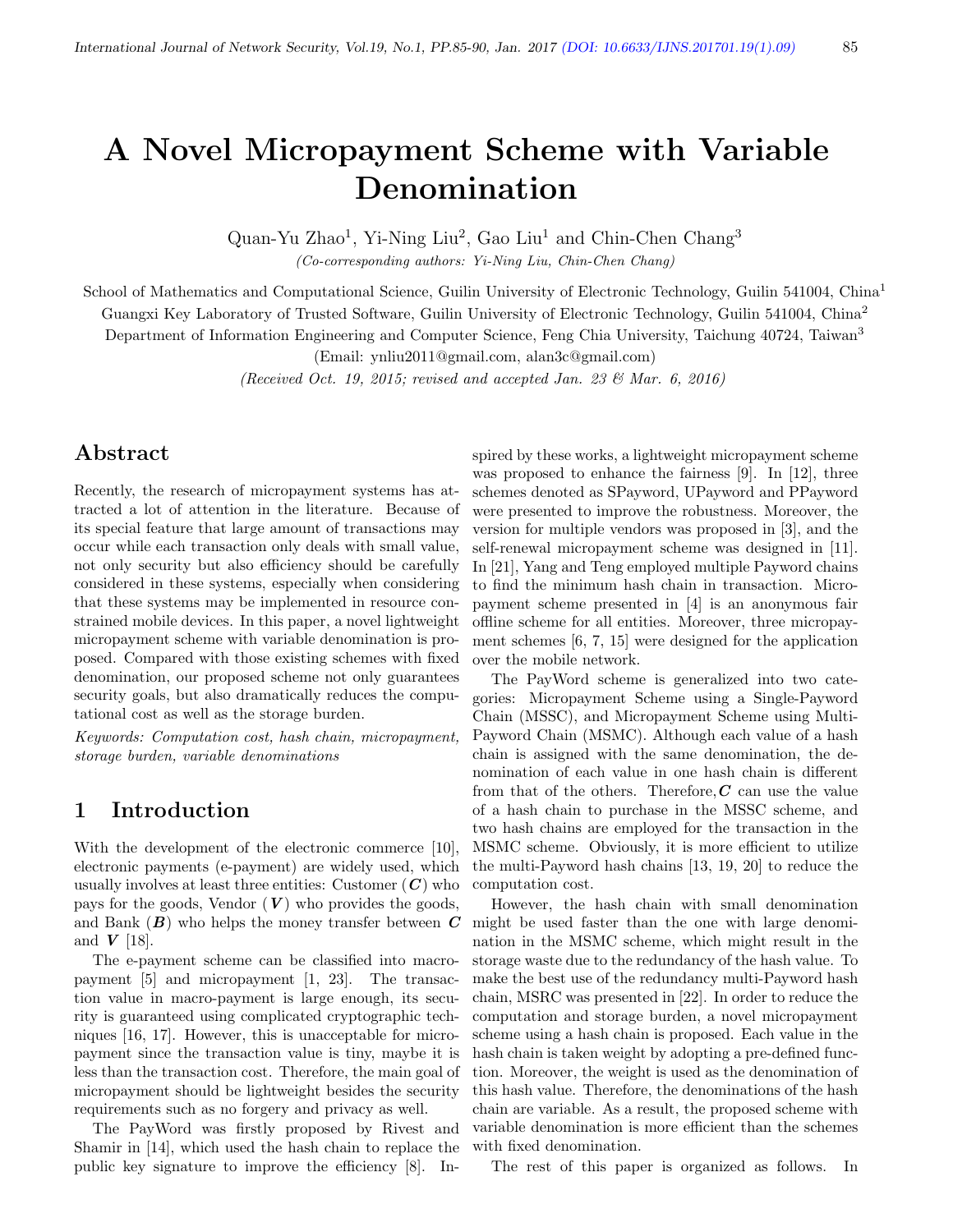Section 2, we introduce and analyze the MSRC scheme. Moreover, a variable denomination micropayment is proposed in Section 3. In Section 4, we give the analysis of presented scheme. The comparison of the micropayment schemes is given in Section 5. Finally, Section 6 concludes the paper.

## 2 Yang-Wu's MSRC

#### 2.1 Micropayment Scheme to Return Changes (MSRC)

The MSRC scheme involves three participants, i.e.,  $C$ ,  $B$ and  $V$ , their corresponding public key and private key are  $(PK_C, SK_C), (PK_V, SK_V)$  and  $(PK_B, SK_B)$ . Furthermore,  $\{\cdot\}_{PK}$  and  $\{\cdot\}_{SK}$  denote the encryption and signature using the public key and private key. The MSRC scheme consists of four phases: Registration Phase, Transaction Phase, Redemption Phase and Remittance Phase.

1) Registration Phase

- Step 1. C sends a payment request  $PR =$  $\{ID_C, ID_V, n, r\}$  to **B**, where  $ID_C$  and  $ID_D$ are the identities of  $C$  and  $V$ ,  $n$  and  $r$  are the length of payment hash chain and returning change hash chain, respectively.
- Step 2. B generates three hash chains  $(A$  $chain, A\overset{\sim}{-}chain, B - chain)$  with the denomination  $d_A$ ,  $d'_A$  and  $d_B$ , which satisfy  $d_A = d'_A$  $d_B,$

$$
A = A_1 || A_2
$$
  
\n
$$
= (a_0, a_1, \cdots, a_n) || (a_{n+1}, a_{n+2}, \cdots, a_{n+r})
$$
  
\n
$$
A' = A'_1 || A'_2
$$
  
\n
$$
= (a'_0, a'_1, \cdots, a'_n) || (a'_{n+1}, a'_{n+2}, \cdots, a'_{n+r})
$$
  
\n
$$
B = (b_0, b_1, \cdots, b_n)
$$

where  $a_i = h(a_{i+1}), a'_i = h(a'_{i+1}),$  for  $i = n +$  $r-1, n+r-2, \dots, 0$ , and  $b_i = h(b_{i+1})$ , for  $i =$  $n-1, n-2, \cdots, 0, h(\cdot)$  is a secure hash function such as SHA-256, and  $\parallel$  is the concatenation operation.

- **Step 3.** B sends  $\{A, A_1, B\}_{PK_C}$  to C, and sends  $\{a_0, a_0, b_0, A_2'\} P_{K_V}$  to  $\tilde{V}$ .
- **Step 4.** C derives the payment chain  $\{A, A_1, B\}$  by decrypting  $\{A, A^{'}, B\}_{PK_C}$  with  $SK_C$ .
- **Step 5.** V obtains the root  $\{a_0, a'_0, b_0\}$  and the returning chain  $A_2'$  by decrypting  $\{a_0, a_0, a_0, a_2'\}_{PK_V}$  with  $S\tilde{K_V}$ .
- 2) Transaction Phase

C uses the e-cash  $A - chain$  and  $B - chain$  to pay for the goods. For simplicity, an example which the price of the goods is 27 dollars is used to illustrate this phase.

In the MSRC scheme,  $d_A = $1$  and  $d_B = $10$  were assumed. Then  $C$  should spend 2 hash values in  $B - chain$  and 7 hash values in chain  $A_1$  and  $A_1'$ . That's to say the hash chain  $A_1$  and  $A_1'$  with small denomination will be fetched away soon. When the hash chains  $A_1$  and  $A_1^{'}$  are exhausted,  $C$  must spend 3 hash values in  $B - chain$ , and V needs to spend 3 hash values in  $A_2^{\prime}$ , which saves the hash values with small denomination. The processes of  $C$  pays  $M \times d_B$ money and V returns  $m \times d_A$  money are shown in the following listing.

Step 1. C sends  $(b_M, M)$  to V.

- **Step 2.** *V* checks the equation  $b_0 = h^M(b_M)$ . If the equation holds,  $\boldsymbol{V}$  transmits  $(a'_{n+m}, m)$  to C for returning  $m \times d_A$  money, provides goods to  $C$ , and stores  $b_M$  instead of  $b_0$ .
- **Step 3.** C checks the equation  $a'_n = h^m(a'_{n+m})$ . If the equation holds,  $C$  ensures that  $\{a_i, a_i^{\prime}\}\ (i =$  $n+1, n+2, \cdots, n+m$  can be used for the payment.
- 3) Redemption Phase and Remittance Phase If  $V$  wants to redeem the money from  $B$ , he executes the following steps.

**Step 1.** *V* sends  $\{ID_C, ID_V, a_{i_1}, a_{i_1}^{'}, b_{j_1}\}_{SK_V}$  to *B*.

- **Step 2.** B verifies  $i_1 \leq n+r$  and  $j_1 \leq n$ . If  $i_1$  and  $j_1$ are valid, **B** remits the money  $i_1 \times d_A + j_1 \times d_B$ to V and stores  $(a_{i_1}, a'_{i_1}, b_{j_1})$  simultaneously.
- Step 3. In the next time, B receives the redemption request  $\{ID_C, ID_V, a_{i_2}, a'_{i_2}, b_{j_2}\}_{SK_V}$  from V. Therefore, B remits the money  $(i_2 - i_1) \times$  $d_A + (j_2 - j_1) \times d_B$  to **V** and stores  $(a_{i_2}, a'_{i_2}, b_{j_2})$ when  $i_2 \leq n + r$  and  $j_2 \leq n$  hold.

#### 2.2 Analysis of Yang-Wu's MSRC

With the ability of returning change, MSRC scheme is in favor of fabricating the hash chains with the length of the appropriate ratio, then the hash chain with the shortest length is often found to be used for purchasing the same goods. As the PayWord with the small denomination,  $(a_i, a'_i)$  is utilized for the payment. Moreover, the chain with returning change cannot be used unless the hash chains with the small denomination are exhausted. Before the chain with returning change is used, the  $V$ 's verification costs twice hash computations, and  $C$  needs to store twice hash chains  $\overrightarrow{A}$  and  $\overrightarrow{A}'$  with the same length. Therefore, the computation and storage burden should be paid attention to.

In order to reduce the computation and storage burden, a variable denomination micropayment scheme is presented using Hamming weight [2], in which only one hash chain is necessary and the denomination of values in it might not be the same.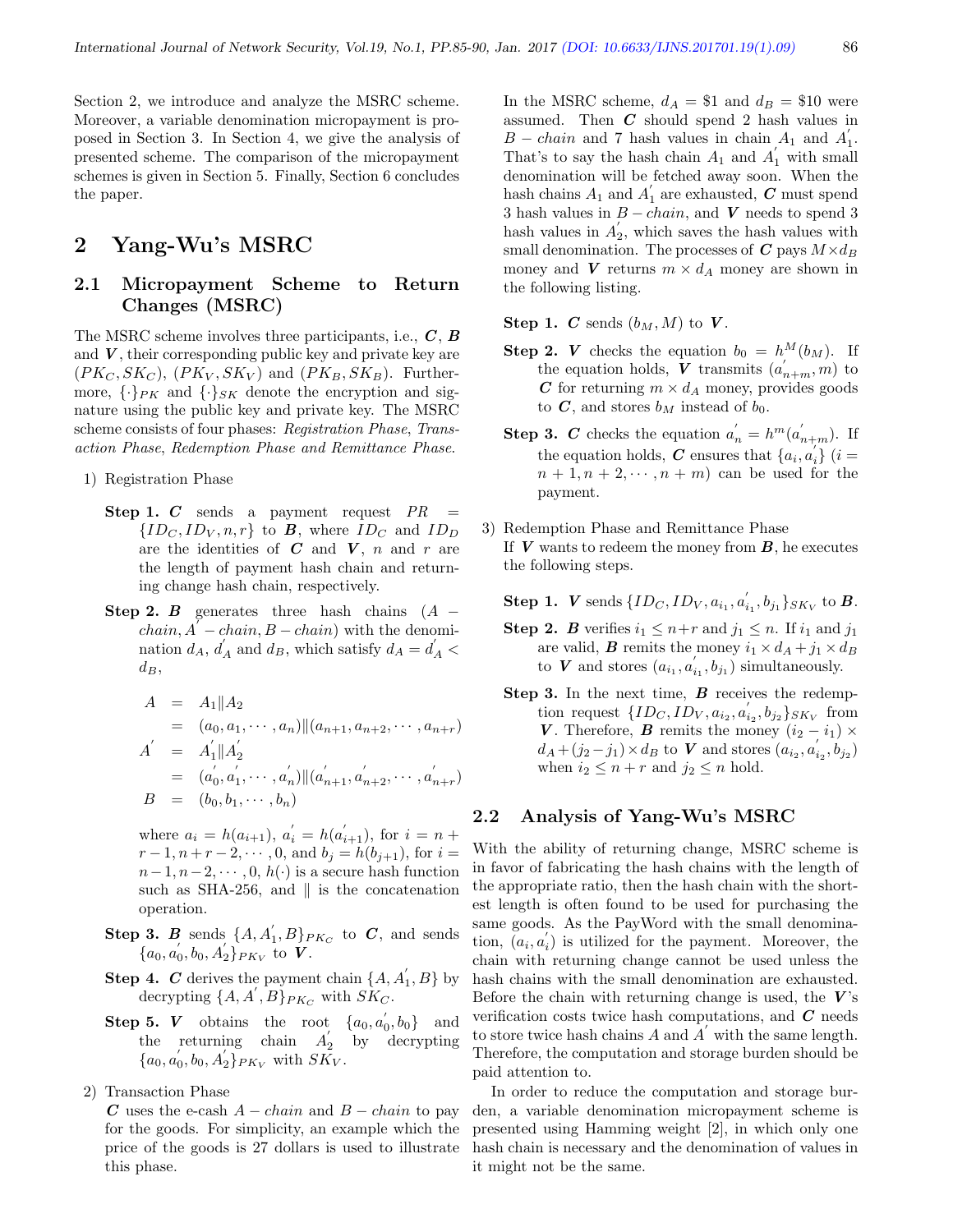## 3 Variable Denomination Micropayment (VDM) Scheme

In VDM scheme, the range of the transaction values is assumed in the set  $D = \{1, 2, \dots, s\}$ , where s is the max transaction value. Moreover, the denomination  $d_i = WF(a_i)modP+1$  is assigned to  $a_i$ , where  $WF(x)$  is denoted as the weight function with the value of  $x$  such as Hamming weight function, or other method that can be defined as the value of some bits,  $P$  is a prime number. Then  $d_i$  is an positive integer in the range  $[1, P]$ . In this paper, Hamming weight is assigned to  $WF(x)$ , the binary representation of 9 is 1001, so  $WF(9) = 2$ .

The VDM scheme also consists of four phases: Registration Phase, Transaction Phase, Redemption Phase and Remittance Phase. Moreover, the details of each phase are described as follows.

1) Registration Phase

 $C, V$  select random pseudonym identities  $ID_C$  and  $ID_V$  which must be different from that of others. The identities of them should be verified by  $B$ .

- Step 1.  $C$  sends a payment request  $PR$  ${ID_C, ID_V, n}$  to **B** for getting a payment hash chain.
- Step 2. B generates an  $n$  length hash chains,

$$
A=(a_0,a_1,\cdots,a_n)
$$

where 
$$
a_i = h(a_{i+1})
$$
 for  $i = n - 1, n - 2, \dots, 0$ .

- $\textbf{Step 3.} \ \textbf{\textit{B}} \ \textbf{ends} \ \{A\}_{PK_C} \ \text{to} \ \textbf{\textit{C}}, \ \text{and sends} \ \{a_0\}_{PK_V}$ to  $V$ .
- **Step 4.**  $C$  derives the payment hash chain  $A$  by using the private key  $SK_C$  to decrypt  $\{A\}_{PK_C}$ .
- **Step 5.** V obtains the root  $a_0$  by decrypting  ${a_0}_{PK_V}$  with  $SK_V$ .
- 2) Transaction Phase
	- **Step 1.** Before  $C$  sends the first purchase request, he chooses  $a_{m_1}$  which the total denominations satisfy  $t_1 = \sum_{j=1}^{m_1} d_j - W_1$  and  $|t_1| < P$ , where  $W_1$  is the true price of the first purchased goods. Moreover, C sends  $(a_{m_1}, m_1, t_1)$  to V.
	- **Step 2.** *V* computes  $t'_1 = \sum_{j=1}^{m_1} d_j W_1$  and checks  $t'_{1} = t_{1}$ ; then checks  $a_{0} = h^{m_{1}}(a_{m_{1}})$  and  $|t'_{1}| <$  $P$ , If all checks hold,  $V$  provides  $C$  with the goods and stores  $(a_{m_1}, t_1)$ .
	- **Step 3.** In the  $i th$  transaction, C selects  $a_{m'_1}$ which  $t_{i-1}t_i$  < 0 ( where  $t_i = t_{i-1}$  +  $\sum_{j=m'_{i-1}+1}^{m'_{i}} d_{j} - W_{i}$   $(i \geq 2)$ ) and  $|t_{i}| < P$ . Then C sends  $(a_{m'_i}, m'_i - m'_{i-1}, t_i)$  to V, where  $t_i$  is the error between the paid money and the true price  $\sum_{j=1}^{i} W_j$  of the purchased goods for the previous *i* times transactions, and  $m'_{i} - m'_{i-1}$ is the number of hash operations in the  $i - th$ transaction.
- **Step 4.** *V* computes  $t'_{i} = t'_{i-1} + \sum_{j=m'_{i-1}+1}^{m'_{i}} d_{j} W_{i}$ , provides  $C$  with the goods and stores  $(a_{m'_i}, t_i)$ if all of  $t'_{i} = t_{i}, a_{m'_{i-1}} = h^{m'_{i} - m'_{i-1}}(a_{m'_{i}})$  and  $|t^{'}_{i}| < P$  are hold.
- 3) Redemption Phase and Remittance Phase

Step 1. V sends  $\{ID_C, ID_V, i_1, a_{i_1}\}_{PK_B}$  to B.

**Step 2.** B derives  $\{ID_C, ID_V, i_1, a_{i_1}\}$  by using the private key  $SK_B$ . Furthermore, if  $i_1 \leq n$  is valid, **B** recharges the money  $Q_{i_1} = \sum_{i=1}^{i_1}$  $\sum_{j=1} d_j$  to  $V$ and stores  $a_{i_1}$ , where  $Q_i$  is the money **B** remits to V in the  $i - th$  transaction.

**Step 3.** When **B** receives  $\{ID_C, ID_V, i_2, a_{i_2}\}_{PK_B}$ in the next remittance period, where  $i_2 \leq n$ , then **B** calculates  $Q_{i_2} = \sum_{j=i_1+1}^{i_2} d_j$ , deposits the money  $Q_{i_2}$  to V and replaces  $a_{i_1}$  with  $a_{i_2}$ .

## 4 System Analysis

In this section, we analyze the security and efficiency of the proposed scheme and compare it with other schemes.

#### 4.1 Security Analysis

The proposed micropayment scheme achieves the correctness, anonymity, un-traceability, fairness, and unforgeability.

#### Correctness.

In the VDM scheme,  $|t_i| < P$  is checked by V in each transaction. Furthermore, the error rate between the error value  $t_i$  and the total of true price in the previous  $i$  times transactions is defined as  $E_i = \frac{|t_i|}{\sum_{j=1}^i W_j} \times 100\%.$  Obviously,  $E_i$  will reduce when the transaction amount increases. As a result,  $t_i$  is acceptable for  $V$  and  $C$  since the transaction amount is huge.

The AVISPA tool can analyze the security of the protocols, and check whether the scheme is safe or unsafe against the passive and active adversaries. Moreover, the AVISPA tool is used for the automated validation of security-sensitive protocols and applications. The simulation results are showed in Figure 1. From the results, it is evident that our scheme is secure against attack, and satisfies the confidentiality.

#### Anonymity and Un-traceability.

In the proposed scheme,  $C$  and  $V$  randomly select the pseudonym identities  $ID_C$  and  $ID_V$ , which need not have any relationship with the real identities of them, and must be different from that of any others. Therefore, nobody including  $C$ ,  $V$  and  $B$  can trace the real identity of the entities via the data exchange. Then the VDM scheme satisfies the anonymous and the un-traceability.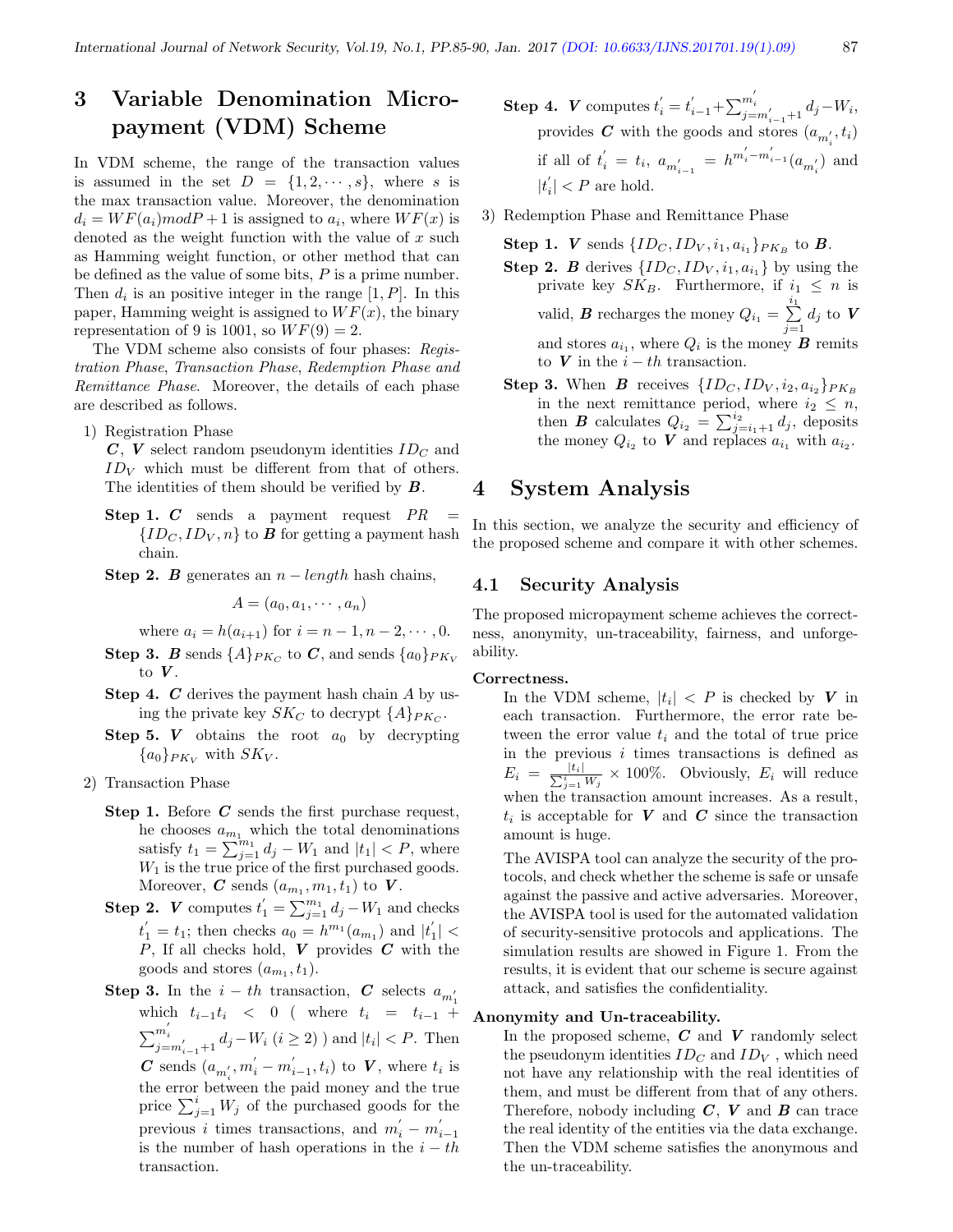% OFM % Version of 2006/02/13 **SUMMARY SAFE DETAILS** BOUNDED NUMBER OF SESSIONS **PROTOCOL** /home/ubuntu/tools/avispa-1.1/testsuite /results/micropayment MSSC.if GOAL as specified **BACKEND OFMC COMMENTS STATISTICS** parseTime: 0.00s searchTime: 9.04s visitedNodes: 0 nodes depth: 1000000 plies

Figure 1: The simulation results of analysis using AVISPA

#### Fairness.

If the scheme is executed functionally, it is fair for all entities. The scheme adopts the prepaid method in the transaction,  $C$  must pay the money to  $B$  before sending the payment request. Therefore, the profit of  $\boldsymbol{B}$  and  $\boldsymbol{V}$  are protected. Moreover,  $\boldsymbol{B}$  is responsible for creating the hash chain, so the risk of the  $C$ 's overspending is eliminated. Furthermore,  $C$  pays the money to  $V$  after receiving the goods, so he takes no risk of unfairness.

#### Unforgeability.

Security plays a vital and central role in the ecommerce payment scheme. In this subsection, we analyze that the VDM scheme resists against the outsider and insider forgery attacks, it means that no forgery attacks exist in the proposed scheme.

No forgery attacks mean an attacker cannot fake the value of hash chain for payment by eavesdropping the information from the public channel.

#### Scenario 1. It is unfeasible for an attacker to forge the hash chain to exchange money if the protocol is processed functionally.

Proof. Primarily, the external malicious attacker cannot forge and spend the hash chain since hash chain is a strong cryptography one-way function and the information transferred among  $B, C, V$  is always encrypted by a public key. Meanwhile, the external malicious attacker obtains the information  $(a_{m'_i}, m'_i - m'_{i-1}, t_i)$  from the public channel, he cannot derive  $(a_{m'_i+1}, a_{m'_i+2}, \cdots, a_n)$  to redeem money from  $B$  due to the feature of secure hash function. Moreover, the external attacker cannot obtain  $a_{i_1}$  from the eavesdropped  $\{ID_C, ID_V, i_1, a_{i_1}\}_{PK_B}$ . The external malicious attacker cannot use the identity of V to exchange money for himself, and the money can be remitted if and only if the identity of  $V$  can be verified. Therefore, the attacker cannot forge the hash chain for payment or obtain the illegal benefit from  $\boldsymbol{B}$ .

Secondly, the forgery attack from the internal  $C$  means that  $C$  attempts to use the hash chains to double spend or to overspend hash value. In the proposed scheme,  $C$ cannot spend more than the total money of the hash chain since he should pay the money to  $\boldsymbol{B}$  in advance. Simultaneously,  $\boldsymbol{B}$  will track the balance of the total money of the hash chain and avoid the overspending hash chain values. Moreover, the used hash chain will be destroyed by  $B$  and will not be allowed to double spend. Obviously, C cannot launch this attack.

Finally, the forgery attack from the internal  $V$  implies that V sends  $\{ID_C, ID_V, i_1, a_{i_1}\}_{PK_B}$  to B for exchanging more money. If  $i_1 \leq n$ , V can redeem money  $Q_{i_1}$ from **B**, but he cannot get  $a_i$   $(i > i_1)$ . Therefore, it is impossible for the internal  $V$  to redeem more money from **B**. If **V** receives  $a_i$   $(i \leq n)$ , he cannot obtain  $a_j$   $(j > n)$ to redeem money. Hence, he cannot use the received  $a_i$ to redeem the illegal money from  $\boldsymbol{B}$ .  $\Box$ 

#### 4.2 Efficiency Analysis

The  $C$ ,  $V$  and  $B$  involved in the proposed VDM only needed their  $(PK_C, SK_C)$ ,  $(PK_V, SK_V)$  and  $(PK_B, SK_B)$ . In the registration phase, the private key computation  $SK_C$  is executed once by C and the private key computation  $SK_V$  is carried out once by V. Moreover,  $\bm{B}$  executes the corresponding public key computation  $PK_C$  and  $PK_V$  once. However, the private key computation  $SK_B$  is executed once by **B** and the corresponding public key computation  $PK_B$  is used once by V in each redemption phase and remittance phase. No certificates are needed in the transaction. Moreover, the information stored by the entities is much more simple and entities can be implemented the protocol as soon as possible. Compared with the other schemes which used the complicated algorithm, the proposed scheme is highly efficient.

### 5 Comparison

In this subsection, some important micropayment schemes (MSSC, MSMC, MSRC and VDM) are further discussed: (1) the number of hash and encryption operation, (2) the storage burden. The comparison of the computation and storage burden among the MSSC, the MSMC, the MSRC and the proposed schemes will be summarized. Furthermore, only the hash function computation is considered since the complicated computations such as the signature and encryption operations are the same in these schemes. In addition,  $d = \frac{d_B}{d_A}$  is defined due to the two chains with different denomination  $d_A$  and  $d_B$ , where  $d_A < d_B$  in all micropayment schemes.

The computation cost in MSRC scheme is approximate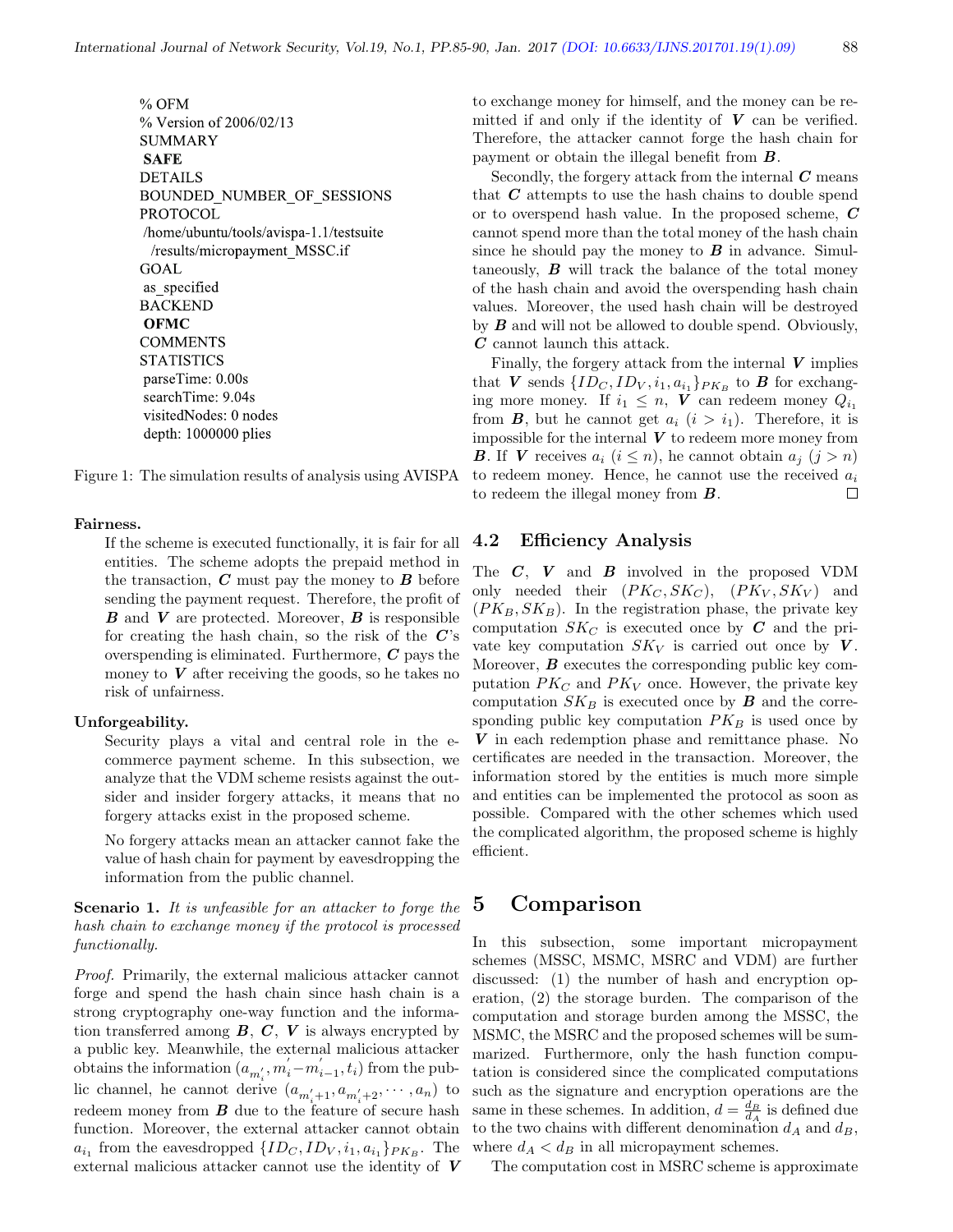with that of MSMC scheme. Afterwards, the computation cost in VDM scheme is much smaller than that of the above schemes. Therefore, the computation costs of MSSC, MSRC schemes are compared with that of our VDM scheme.

The error rate  $E_i$  is controlled within 5%, and the hash operation amount of previous s transactions in MSSC, MSRC schemes are compared with that of the VDM scheme, which is shown in Figure 2.

As depicted in Figure 2, the computation cost in VDM scheme is significant smaller than that of others. We compare the storage burden requirement of other schemes with VDM scheme in Table 1. Obviously, our storage burden is also lighter than that of the other schemes.

## 6 Conclusions

By using the Hamming weight function in micropayment scheme, the VDM scheme is presented to reduce the hash operations in the transaction phases. Each hash value in VDM scheme is taken weight by adopting the Hamming weight function. Moreover, the weight is used as the denomination of this hash value. Therefore, the denominations of the hash chain are variable. Compared with the fixed denomination schemes, the proposed scheme not only ensures the privacy, anonymity, un-traceability, fairness, unforgeability and authentication, but also is more efficient with respect to the computation and storage burden. Therefore, the presented scheme is suitable for the secure mobile devices communication.

## Acknowledgments

Project supported by the Natural Science Foundation of China (No. 61363069, 61301166), Guangxi Natural Science Foundation (No. 2014GXNSFAA118364), Innovation Project of Guangxi Graduate Education (No. YCSZ2013069), the High Level Innovation Team of Guangxi Colleges and Universities, and the Program for Innovative Research Team of Guilin University of Electronic Technology.

## References

- [1] V. Daza and F. Lombardi, "Frodo: Fraud resilient device for off-line micropayment," IEEE Transactions on Dependable and Secure Computing, DOI: 10.1109/TDSC.2015.2432813.
- [2] C. Ding and J. Yang, "Hamming weights in irreducible cyclic codes," Discrete Mathematics, vol. 313, no. 4, pp. 434–446, 2013.
- [3] A. Esmaeeli and M. Shajari, "Mvpayword: Secure and efficient payword-based micropayment scheme," in Applications of Digital Information and Web Technologies, pp. 609–614, 2009.
- [4] C. Fan, Y. Liang, and C. Wu, "An anonymous fair offline micropayment scheme," in International Conference on Information Society, pp. 377–381, 2011.
- [5] T. Fun, L. Beng, and M. Razali, "Review of mobile macro-payment schemes," Journal of Advances in Computer Networks, vol. 1, pp. 323–328, 2013.
- [6] A. Isern-Dey, M. Payeras-Capell, and M. Mut-Puigserver, "Micropayment proposal with formal verification using coloured petri nets and performance analysis on the android platform," International Journal of Business Intelligence and Data Mining, vol. 8, no. 1, pp. 74–104, 2013.
- [7] N. Kiran and G. Kumar, "Implication of secure micropayment system using process oriented structural design by hash chaining in mobile network," International Journal of Computer Science Issues, vol. 9, pp. 329–339, 2012.
- [8] Y. Liu, L. Hu, and H. Liu, "A micropayment scheme based on weighted multi-dimensional hash chain," Journal of Electronics (China), vol. 23, pp. 791–794, 2006.
- [9] Y. Liu and J. Yan, "A lightweight micropayment scheme based on lagrange interpolation formula," Security and Communication Networks, vol. 6, pp. 995– 960, 2013.
- [10] J. Lo, H. Lu, T. Sun, and M. Hwang, "Improved on date attachable electronic cash," Applied Mechanics and Materials, vol. 284-287, pp. 3444–3448, 2013.
- [11] J. Meng and Y. Yang, "Self-renewal hash chains micropayment protocol based on payword," Computer Engineering, vol. 35, pp. 63–65, 2009.
- [12] Y. Mu, V. Varadharajan, and Y. Lin, "New micropayment schemes based on paywords," Lecture Notes in Computer Science, vol. 1270, pp. 283–293, Springer, 1997.
- [13] S. Quan, "Multi-dimensional hash chains and application to micropayment schemes," Lecture Notes in Computer Science, vol. 3969, pp. 218–228, Springer, 2006.
- [14] R. Rivest and A. Shamir, "Payword and micromint: Two simple micropayment schemes," Lecture Notes in Computer Science, vol. 1189, pp. 69–87, Springer, 1997.
- [15] L. Rotger, M. Capell, and M. Puigserver, "Anonymous, fair and untraceable micropayment scheme: Application to LBS," IEEE Latin America Transactions, vol. 10, pp. 1774–1784, 2012.
- [16] K. R. Santosh, C Narasimham, and P Shetty, "Cryptanalysis of multi-prime rsa with two decryption exponents," International Journal of Electronics and Information Engineering, vol. 4, no. 1, pp. 40– 44, 2016.
- [17] G Sharma, S Bala, and A. Verma, "An improved rsa-based certificateless signature scheme for wireless sensor networks," International Journal of Network Security, vol. 18, no. 1, pp. 82–89, 2016.
- [18] M. Silvio and L. Ronald, "Micropayment revisited," Lecture Notes in Computer Science, vol. 2271, pp. 149–163, Springer, 2002.